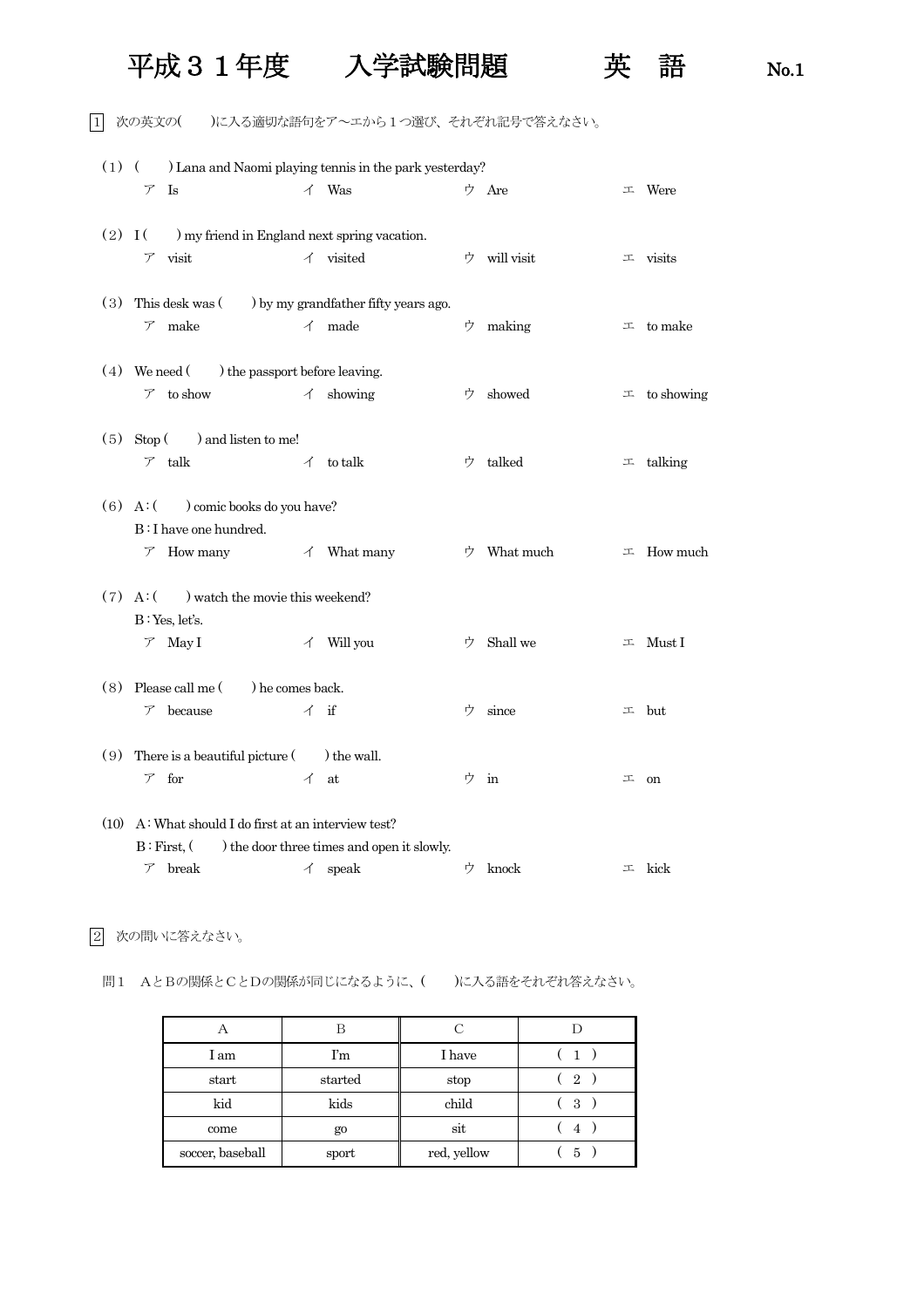- (1) There are  $($   $)$  days in a week.
- (2) We have  $($  ) hours in a day.
- (3) December has  $($  ) days.
- (4) Tokyo Olympic games will be held in  $($ ).

問3 次の内容に対して、あなた自身のことを3文以上の英文で答えなさい。

Do you have any pets?

-If you have, please tell me about it.

-If you don't have, what kind of animal do you want to have?

## |3| 次の問いに答えなさい。

問1 次の話しかけに対する応答として適切なものをア~オから1つ選び、それぞれ記号で答えなさい。

- (1) Thank you for helping me.  $\mathcal{T}$  Turn left at the second corner.
- (2) May I speak to Mr. Smith?  $\checkmark$  You're welcome.
- (3) How much does it cost?  $\forall$  For here or to go?
- (4) Could you tell me the way to the museum?  $\pm$  It's 3,980 yen.
- (5) A hamburger, please.  $\forall$  I'm sorry, he isn't at home.
- -

問2 次のような状況の場合、どのように英語で言い表すか。ア~オから1つ選び、それぞれ記号で答えなさい。

|  | (1) 相手の言葉がよく聞き取れないとき。 | $\mathcal{T}$ How about eating lunch together? |
|--|-----------------------|------------------------------------------------|
|  | (2) しばらく待ってほしいと伝えるとき。 | $\angle$ I'm afraid you have the wrong number. |
|  | (3) 昼食に誘うとき。          | $\dot{\triangledown}$ I beg your pardon.       |
|  | (4) ここからの距離をたずねるとき。   | $\perp$ How far is it from here?               |
|  | (5) 間違い電話であることを伝えるとき。 | $\forall$ Just a minute, please.               |
|  |                       |                                                |

問3 対話文の内容が自然な流れとなるように、次の英文を並べかえなさい。

| $A: (1)$ $\triangleright$ Yes. I want a tie for my father as a birthday present. |
|----------------------------------------------------------------------------------|
| $B: (-2)$ $\uparrow$ All right. How about this blue one?                         |
| A: $(3)$ $\forall$ OK. We have a lot of good ties. How about this grey one?      |
| $B: (-4)$ $\perp$ Well I think it's too dark for him. Please show me another.    |
| A: $(5)$ $\pi$ It's very nice! I'm sure he'll like it.                           |
| $B: (6)$ $\pi$ Can I help you?                                                   |

|4| 次の日本語に合うように、( )の中の語句を並べかえなさい。ただし、文頭にくる語も小文字で示してあります。

- (1) あなたは放課後何をする予定ですか。 ( you / do / what / to / going / are ) after school?
- (2) 一生懸命英語を勉強することは大切です。 ( English / is / study / important / it / to ) hard.
- (3) 私はコーヒーよりも紅茶が好きです。 ( coffee / tea / I / than / like / better ).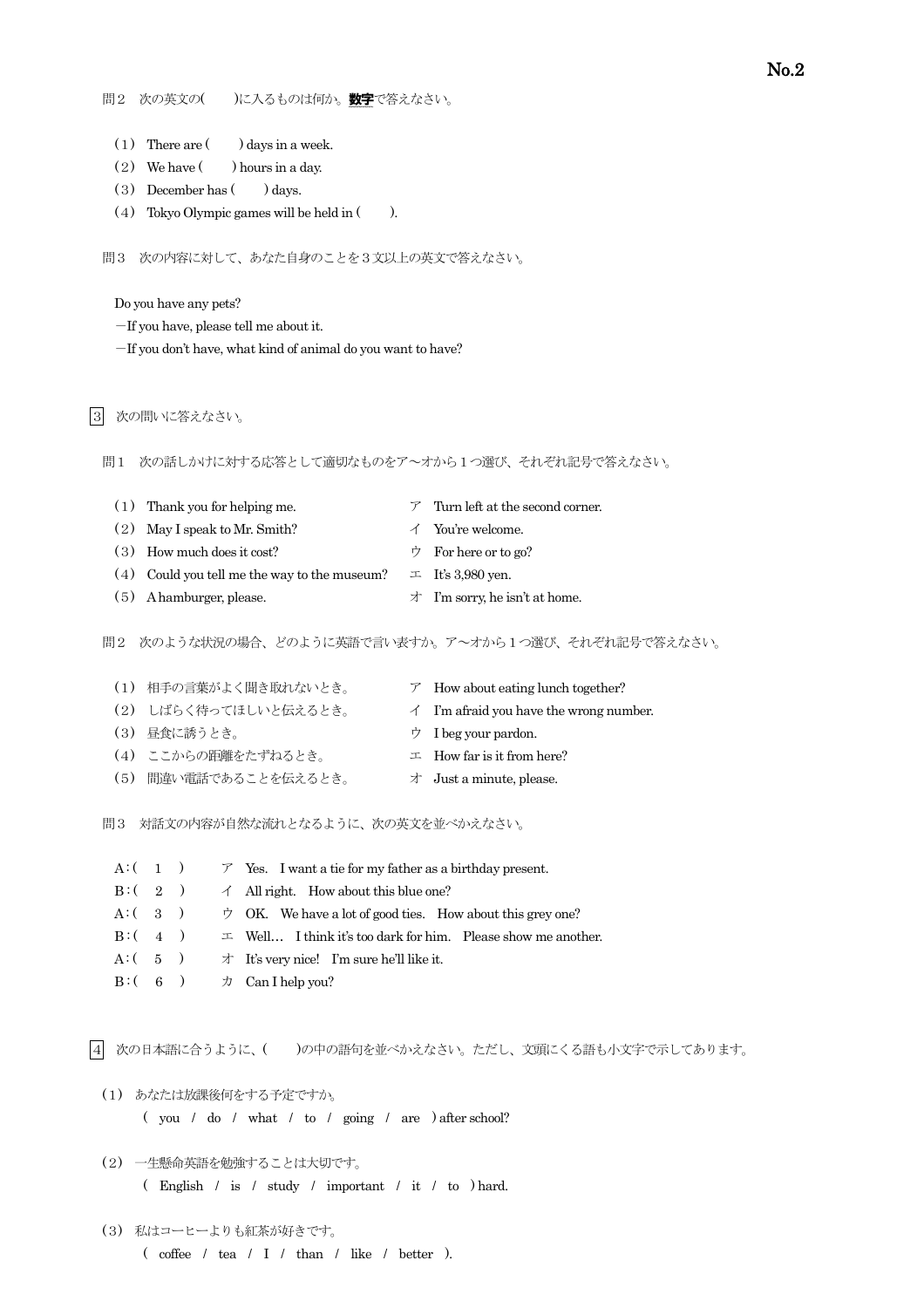5 次の英文を読んで、後の問いに答えなさい。

Dear Keiko

Hello! My name is Bailey. | I | I heard that you would come to Seattle to study English in August and stay my home for about one month. My family are waiting for you. I will tell you about my family.

There are  $\parallel$  II people in my family, father, mother, younger brother and me. My father works at a hospital. He cooks  $\frac{1}{2}$  meals to  $\frac{1}{2}$  are in the hospital. He usually leaves home at five (A) the morning and comes home in the evening. His hobby is outdoor activities. He says that he will take us to a summer camping. Let's enjoy  $\phi$ it with us!

My mother works at a hotel from 9 a.m. to 2 p.m. Her job is to clean a lot of rooms. It is very hard, but she has never been absent. And she exercises for her health after work every day. She is also good (B) cooking. I think that you arrive at the airport at five in the evening and  $\Box$ get to my house around six. When you come, she is waiting for you with a special  $\Box$  N

My brother is ten years old. He is very busy playing sports, (C) example, baseball, basketball and tennis. <sup>3He wants</sup> to play better than any other his friend in his school. His dream is to be a sport player. I want him to study more, but even now he is not at home.

 $\frac{1}{2}$  very / Japanese culture / I / in / interested / am ). Last week there was a Japanese culture festival in my town. I saw ®Japanese drums there for the first time. The sound was very good and so powerful. I liked them very much, so I began to practice. The teachers are very kind  $(D)$  me. Can I show you my play a little when you come?

I know it's your first time to visit Seattle. It's a nice place and the sea is very beautiful. ©Of course, the food is very delicious. You don't have to worry about anything. I will show you around my town. All of my family are looking forward to seeing you soon!

> Best Wishes! Bailey

※ meal 食事 patient 患者

| 問1  | 空欄<br>Ι                                |                                                           | に入る言葉として適切なものをア~ウから1つ選び、記号で答えなさい。                                                                     |                    |
|-----|----------------------------------------|-----------------------------------------------------------|-------------------------------------------------------------------------------------------------------|--------------------|
|     | $\mathcal{T}$                          |                                                           | May I ask your name? $\overrightarrow{A}$ I'm glad to see you. $\overrightarrow{D}$ Nice to meet you. |                    |
| 問2  | 空欄<br>$\mathbf{I}$                     | に入る数を英語で答えなさい。                                            |                                                                                                       |                    |
| 問3  | 空欄<br>$\mathbb{I}$                     | に入る語をア〜エから1つ選び、記号で答えなさい。                                  |                                                                                                       |                    |
|     | $\nabla$ which                         | $\measuredangle$ who                                      | ウ what                                                                                                | $\perp$ where      |
| 問4  | 空欄 (A)~(D) に入る語をア~エから選び、それぞれ記号で答えなさい。  |                                                           |                                                                                                       |                    |
|     | $\nabla$ in                            | $\triangle$ for                                           | ウ to                                                                                                  | 工<br>at            |
| 問5  | 下線部①とあるが、具体的に何を表しているか。日本語で答えなさい。       |                                                           |                                                                                                       |                    |
| 問6  | 下線部②とほぼ同じ意味を表す語句を、本文中より2語で抜き出しなさい。     |                                                           |                                                                                                       |                    |
| 問7  | 空欄                                     | Ⅳ │に入る語をア~エから1つ選び、記号で答えなさい。                               |                                                                                                       |                    |
|     | breakfast<br>$\mathcal{T}$             | $\angle$ lunch                                            | ウ dinner                                                                                              | $\perp$ restaurant |
| 問8  | 下線部③の日本語訳として適切なものをア~エから1つ選び、記号で答えなさい。  |                                                           |                                                                                                       |                    |
|     | $\mathcal{T}$                          | 彼は学校の友だちよりも他の友だちと遊びたいと願っている。                              |                                                                                                       |                    |
|     | イ                                      | 彼は学校で友だちと遊ぶことよりもしたいことがある。                                 |                                                                                                       |                    |
|     | ウ                                      | 彼はより良い学校で友だちを作りたいと願っている。                                  |                                                                                                       |                    |
|     | 工                                      | 彼は学校の友だちの誰よりも上手くなりたいと願っている。                               |                                                                                                       |                    |
| 問9  | 下線部④が次の意味になるように、( )の中の語句を並べかえなさい。      |                                                           |                                                                                                       |                    |
|     | 「私は日本の文化にとても興味があります。」                  |                                                           |                                                                                                       |                    |
| 問10 | 下線部⑤の意味をア〜エから1つ選び、記号で答えなさい。            |                                                           |                                                                                                       |                    |
|     | 和太鼓<br>$\mathcal{T}$                   | イ 木琴                                                      | 三味線<br>ウ                                                                                              | 笛<br>工             |
| 問11 | 下線部6の英語を日本語に直しなさい。                     |                                                           |                                                                                                       |                    |
| 問12 | 本文の内容と一致するものには〇、一致しないものには×で、それぞれ答えなさい。 |                                                           |                                                                                                       |                    |
|     | (1)                                    | Keiko is going to study English in Seattle in summer.     |                                                                                                       |                    |
|     | (2)                                    | Bailey's mother works at a hotel for five hours in a day. |                                                                                                       |                    |
|     | (3)                                    |                                                           | Bailey's brother is studying at home when she is writing this letter.                                 |                    |

(4) Keiko has been to Seattle many times.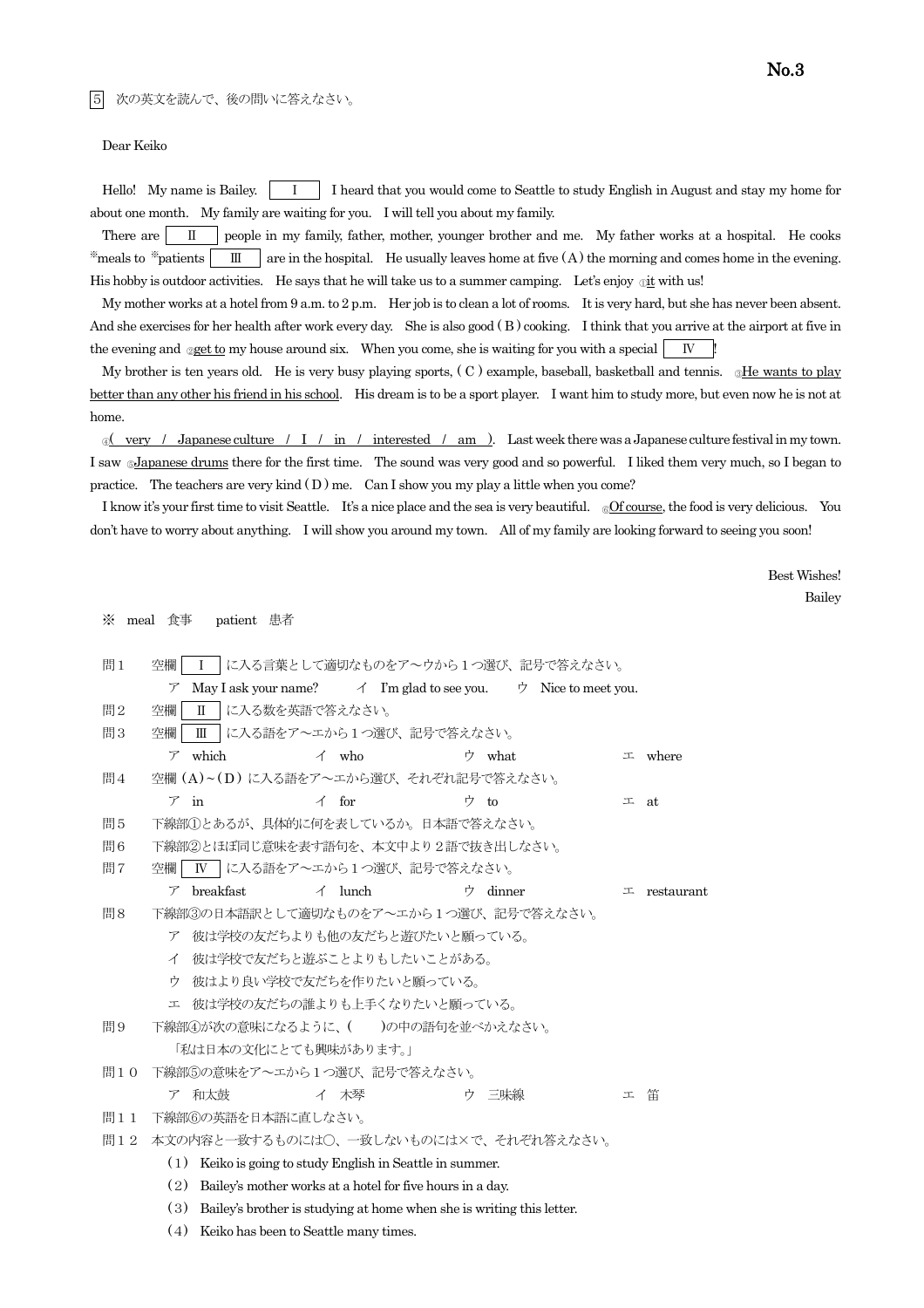平成31年度 入学試験 解答用紙 英 語

| 受 | 験 | 番 | 号 | タ<br>- | 前 |
|---|---|---|---|--------|---|
|   |   |   |   |        |   |

|                         | (1) |       | (2) |       | (3)   |     |                            | (4) |     | (5)           |           |  |  |  |
|-------------------------|-----|-------|-----|-------|-------|-----|----------------------------|-----|-----|---------------|-----------|--|--|--|
| $\mathbf{1}$            | (6) |       | (7) |       | (8)   |     |                            | (9) |     | (10)          |           |  |  |  |
|                         |     | (1)   |     |       |       |     | (2)                        |     |     |               |           |  |  |  |
|                         | 間1  | $(3)$ |     |       |       |     | (4)                        |     |     |               |           |  |  |  |
|                         |     | (5)   |     |       |       |     |                            |     |     |               |           |  |  |  |
| $\overline{2}$          | 問2  | (1)   |     | (2)   |       |     | $(3)$                      |     |     | (4)           |           |  |  |  |
|                         |     |       |     |       |       |     |                            |     |     |               |           |  |  |  |
|                         | 問3  |       |     |       |       |     |                            |     |     |               |           |  |  |  |
|                         |     |       |     |       |       |     |                            |     |     |               |           |  |  |  |
|                         | 問1  | (1)   | (2) |       |       |     | (4)                        |     | (5) |               |           |  |  |  |
| 3                       | 問2  | (1)   | (2) |       | $(3)$ |     | (4)                        |     | (5) |               |           |  |  |  |
|                         | 問3  | (1)   | (2) | $(3)$ |       |     | (4)                        |     | (5) |               | (6)       |  |  |  |
|                         |     |       |     |       |       |     |                            |     |     | after school? |           |  |  |  |
|                         | (1) |       |     |       |       |     |                            |     |     |               |           |  |  |  |
| $\overline{\mathbf{4}}$ | (2) |       |     |       |       |     |                            |     |     |               | hard.     |  |  |  |
|                         | (3) |       |     |       |       |     |                            |     |     |               | $\bullet$ |  |  |  |
|                         | 問1  |       |     |       |       | 問2  |                            |     |     |               |           |  |  |  |
|                         | 問3  |       |     |       |       |     |                            |     |     |               |           |  |  |  |
|                         | 問4  | (A)   |     | (B)   |       |     | $\left( \mathrm{c}\right)$ |     |     | (D)           |           |  |  |  |
|                         | 問5  |       |     |       |       |     |                            |     |     |               |           |  |  |  |
| $\overline{5}$          | 間6  |       |     |       |       |     |                            |     |     |               |           |  |  |  |
|                         | 問7  |       |     |       |       | 問8  |                            |     |     |               |           |  |  |  |
|                         | 問9  |       |     |       |       |     |                            |     |     |               | $\bullet$ |  |  |  |
|                         | 問10 |       |     |       |       | 問11 |                            |     |     |               |           |  |  |  |